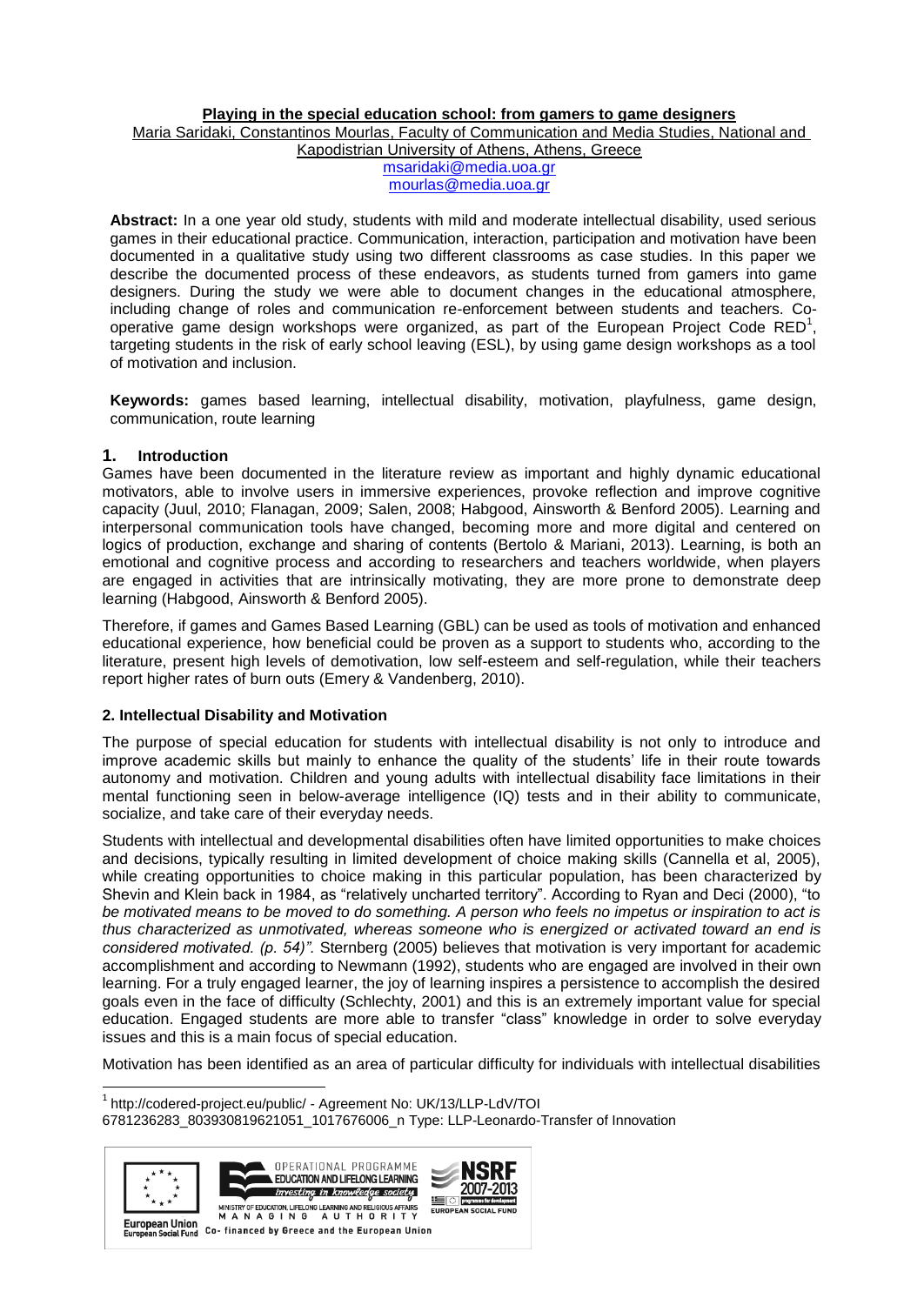(Bennett-Gates & Zigler 1999; Ruskin et al 1994; Wishart 1991). Students with intellectual disabilities tend to exhibit below-average academic motivation and self-determination (Kunnen & Steenbeek, 1999), following the general rule that individuals with disabilities tend to expect negative outcomes in coping in domains directly affected by their disability (Varsamis & Agaliotis, 2011; Marsh, Papaioannou, & Theodorakis, 2006). Whether inherent to intellectual disability or acquired over time through reinforced reliance on others, motivational deficits are likely to further endanger learning and development in children who are already vulnerable because of their impairments in cognitive and adaptive functioning (Gilmore et al, 2009).

Since 1981, when Malone used digital games as a medium in order to analyze intrinsic motivation, digital games have been reported to stimulate the students' interest, while motivating them to deploy control, curiosity and imagination (Malone, 1981; Lepper, & Malone, 1987; Staalduinen, 2011,). Serious games are hypothesized to address both the cognitive and affective dimensions of learning and enable learners to adapt learning to their cognitive needs while providing motivation for learning (Wouters et al, 2009; Gee, 2003). Studies have shown that GBL can have a positive effect on some of the core development needs of people with intellectual disabilities and associated sensory impairments (Brown et al, 2011; Brown et al, 2008; Saridaki et al, 2009). However, in a recent study, teachers characterised the process of playing the game is as being "too distracting and [...] reported that the balance between gameplay and actual instruction has not been demonstrated to them successfully" (Ruggiero, 2013).

Following, we will present our methodology and findings when using digital games in a special education school. In order to maintain natural class settings and document our endeavor, different games and different empirical tools (interviews, focus groups, observation) were used, in order to gather information, document possible change in the experience and compare free gameplay as opposed to teacher controlled gameplay.

## **3. Methodology**

## **3.1 User Groups and Tools**

For the purpose of our study, two different pre-vocational training classrooms, for students with intellectual disability, embedded digital games in their educational routine for a period of 10 months. Twenty-three students with mild and moderate intellectual disability and their four educators, used games in different educational settings. We also interviewed 10 special education teachers and also organized a focus group.

In classroom A (TA) games were used freely without the direction of the educator, while in classroom B (TB) the games based learning experience was controlled by the educator.

In both groups we used the same games and same empirical tools (interviews, focus groups and systematic observation) in order to gather initial information, document possible change in the experience of the students as well as in students' self-determination, engagement and motivation.

Different types of educational games and edutainment software with a specific educational goal were used such as Sebran<sup>2</sup>, Magic Potion<sup>3</sup>, Poisson Rouge<sup>4</sup>, My Appearance<sup>5</sup>, Travel training etc, in order to document the experience of the students and the educational scope of the educators. The academic goal was autonomous travel and travel training. For the purpose of the study a digital game called "Street Pirates" was designed and developed, and was used in pairs of students, during observation, video analysis and pre and post interviews. The game is a platform game when players must create a safe and fast map route, combined with narrative.

<sup>&</sup>lt;sup>5</sup> http://goet-project.eu/materials/myappearance/



1

OPERATIONAL PROGRAMME EDUCATION AND LIFELONG LEARNING <u>investing in knowledge society</u> MINISTRY OF EDUCATION, LIFELONG LEARNING AND RELIGIOUS AFFAIRS<br>M A N A G I N G A U T H O R I T Y

NSR 2007-2013 <u>is o</u>i

<sup>2</sup> http://www.wartoft.se/software/sebran/

<sup>3</sup> http://www.media.uoa.gr/epinoisi/tmf/tmf20.rar

<sup>4</sup> https://www.poissonrouge.com/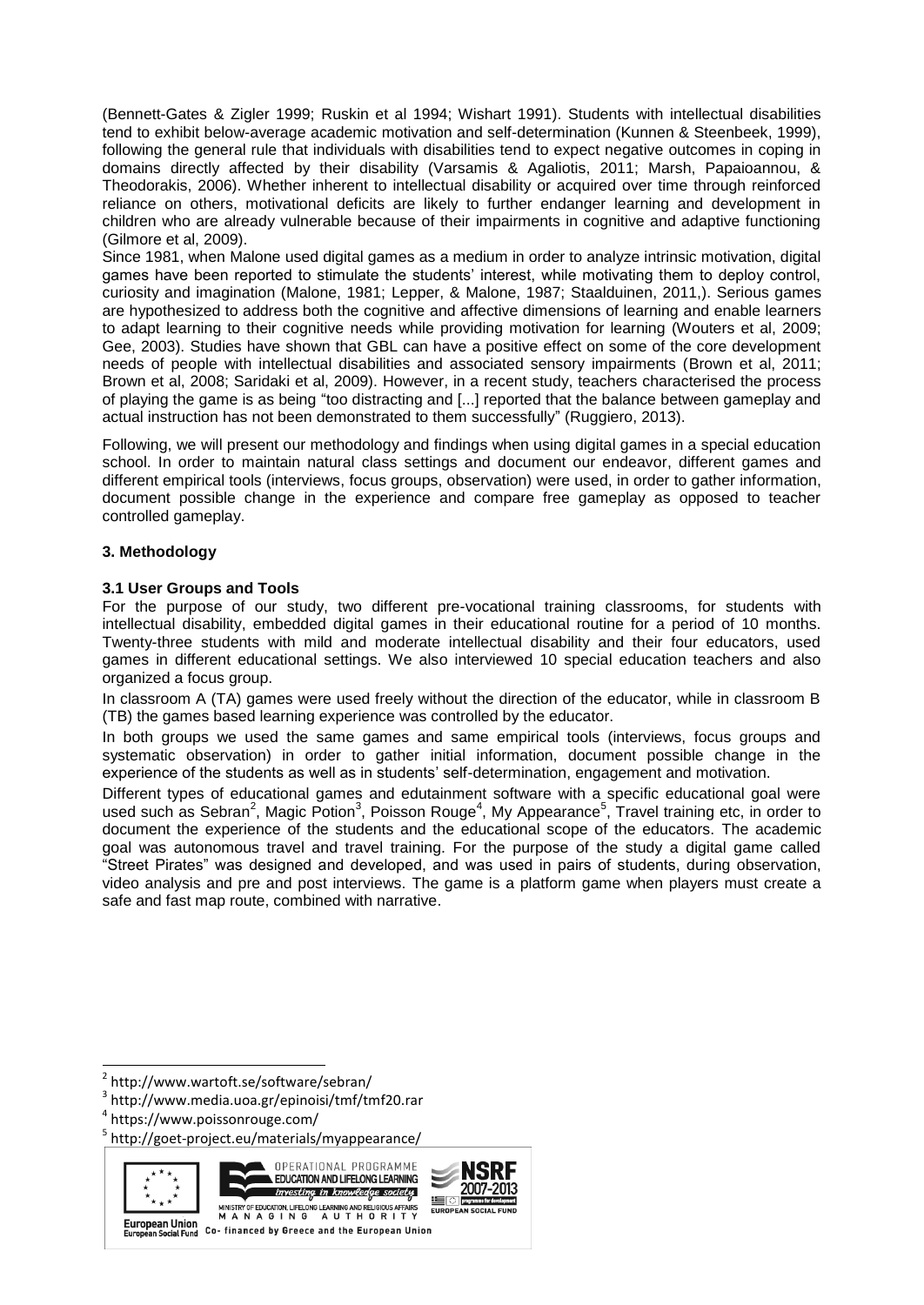

**Figure 1:** Street Pirates, an educational platform game for route training and street safety

## **3.2 Research Design**

Both in TA and TB educators were given a catalogue of free educational games and edutainment and in TA educator was asked to use them as standalone tools allowing students to chose the educational game and control solely the duration and quality of the experience. TB educator was asked to playfully integrate games in the educational scenario. In TA each session involved 2 students in one pc, while in the integrative sessions of TB each session involved the entire classroom in an integrated playful educational process. In TB teacher would create an atmosphere of game with goals and different roles between peers before and during the actual GBL application.

Before the sessions researchers interviewed the students and educators and also performed the selfmeasurement tool with the students regarding autonomous travel.

During the sessions, students were free to speak and communicate with each other, after the session, students would be briefly interviewed about their experience.

In the end of each week teachers were briefly interview in order to gather to document point of views regarding communication, motivation and participation of the students.

For the last two months of this research and as a result of the GBL applications students requested to participate in a game-design experience and created a co-design group that would design location based games using the ARIS © and facilitated the game design and development process. ARIS, (short for Augmented Reality and Interactive Storytelling), is an authoring tool as well as an iOS application that work together to create mobile, locative, narrative-centric, interactive experiences (Gagnon, 2012). For these sessions, students were observed systematically and interviewed.

Even though game design workshops were a derivative of the GBL sessions as an initiative of the students, they will be continued at the following year as part of the European Code Red Project , targeting students in the risk of early school leaving (ESL), by using game design workshops as a tool of motivation. The research groups expressed their will to participate in this project during the GBL sessions and as ESL is over-represented among pupils with disabilities (61%), emotional, behavioural problems and migrants, it was decided to include them in the project, as they took the initiative to be a part of a game design workshop. The project aims at working with these groups of students who are particularly at risk of exclusion from education or drop out

Empirical material has been collected via transcripts, audio and video recordings. The video recordings are those of students engaged in gameplay in pairs of two, or three. Transcripts derive from systematic participatory observation and interviews and conversations. Data were gathered with the use of systematic observation, focus groups and semi-structured interviews. Different focus groups pre and post the games based learning application presented the opinion of students. Data were also gathered with the use of semi-structured interviews with students, educators and caretakers. Data were transcribed and analysed, using analytic induction.





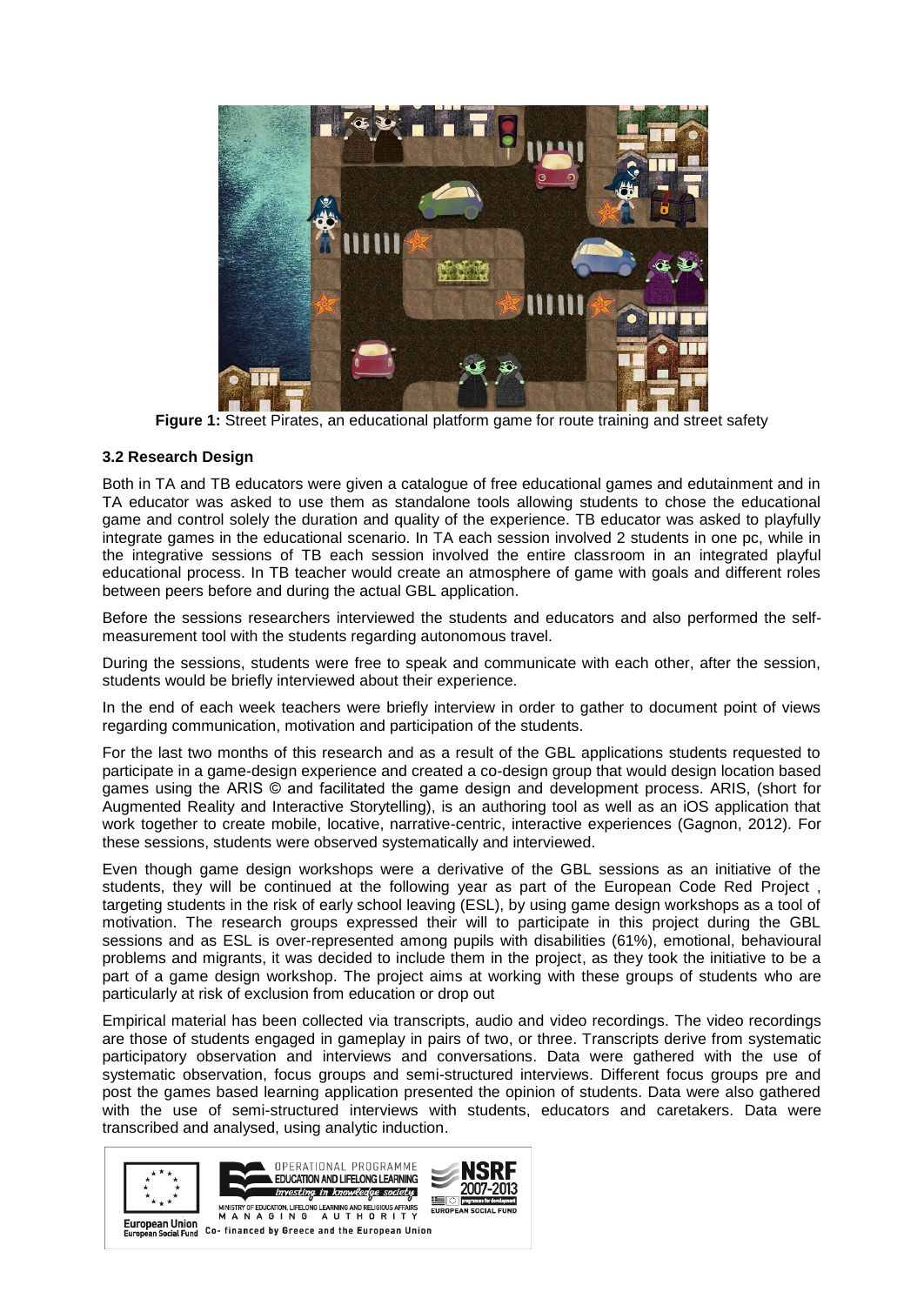#### **4. Qualitative Results**

Educators' focus groups and interviews demonstrated high levels of motivation in using educational games in their educational scenarios, however they all expressed their fears and lack of information especially regarding the educational outcomes and practical consideration.

In TA, two educators used the games as standalone tools without integrating them to their educational scenarios. Students were willing to play educational games as long as they were free to choose the game and the type of collaboration between peers. All students presented high motivation to continue playing games with educational content. Teachers felt that students were "motivated and focused much more than they usually are" and were surprised by the communicative power of games and the need of the students to discuss gaming experiences with the rest of the classroom during and after the gameplay session. In TA students preferred the Street Pirates and Magic Potion games as they had *"much better graphics and story"* and they felt as "fairytales" and "*stories that you can play*" according to the students.

In TB educators integrated the games in a playful way in their educational scenarios using the games as a reference for classroom learning. Both educators in TB designed the educational scenario and provided students with rules such as "we can all use tha laptop to play the game, whoever makes a mistake has to give the laptop to the next students, whoever helps gets two points, etc". Educators' described the experience as highly motivating, educational and dynamic. They also preferred to involve more students in the educational games based learning scenario as they described the process as highly communicative for the students.

## **4.1 Communication and Interactions**

Both in TA and TB, teachers documented various anecdotal moments that surprised them in a positive way regarding student's abilities. Teachers in TB group characterized the games as a dynamic reinforcer able to change the educational atmosphere. Role changing of rich communicational value was observed in the TB integrated classrooms as teachers and students were willing to change roles and dependencies.

According to interviews, students preferred storytelling and adventure games, when used the games without supervision (TA), however were more than willing to use simple drill and practice as long as they had their educator's facilitation and support (TB). Students with mild and moderate intellectual disability described the process as fun, reinforcing and empowering, demanding more games. In some cases, students demanded teacher's participation in order to empower their learning outcomes.

In TA even though students felt motivated and had individual change in peer to peer communication, group dynamics did not altered in any way, nor classroom atmosphere had any changes. On the contrary in TB, during the gaming sessions students and teachers were clearly more open into changing the power dynamics, trade roles and share experience.

In both groups students were more than willing to participate, with TA students to be highly communicative when playing in pairs and TB students to make questions and take educational initiative during the gaming interventions. As expected, TB teachers were more willing to share information and felt more involved that TA teachers. However TA educators highlighted that games had serious communicative results between peers regarding tension in their relationship. They also mentioned that in some cases would use the gameplay as a way to reveal and smooth possible tension between students or in order to allow better communication flow between two friends.

#### **4.2 Learning Motivation**

In TA students felt that games were not part of the educational scenario and in some cases referred to the games as a way to" learn without the teachers" or a "way to learn on my own". However they presented lower scores in educational motivation from their TB peers especially regarding the educational content. The obvious way to analyse it is that TB students were guided by the educator and made proper connections between learning content and gaming content. On the other hand TA students would chose their own games and could seldom make any connections between games' educational content and the educational content during the actual lesson.

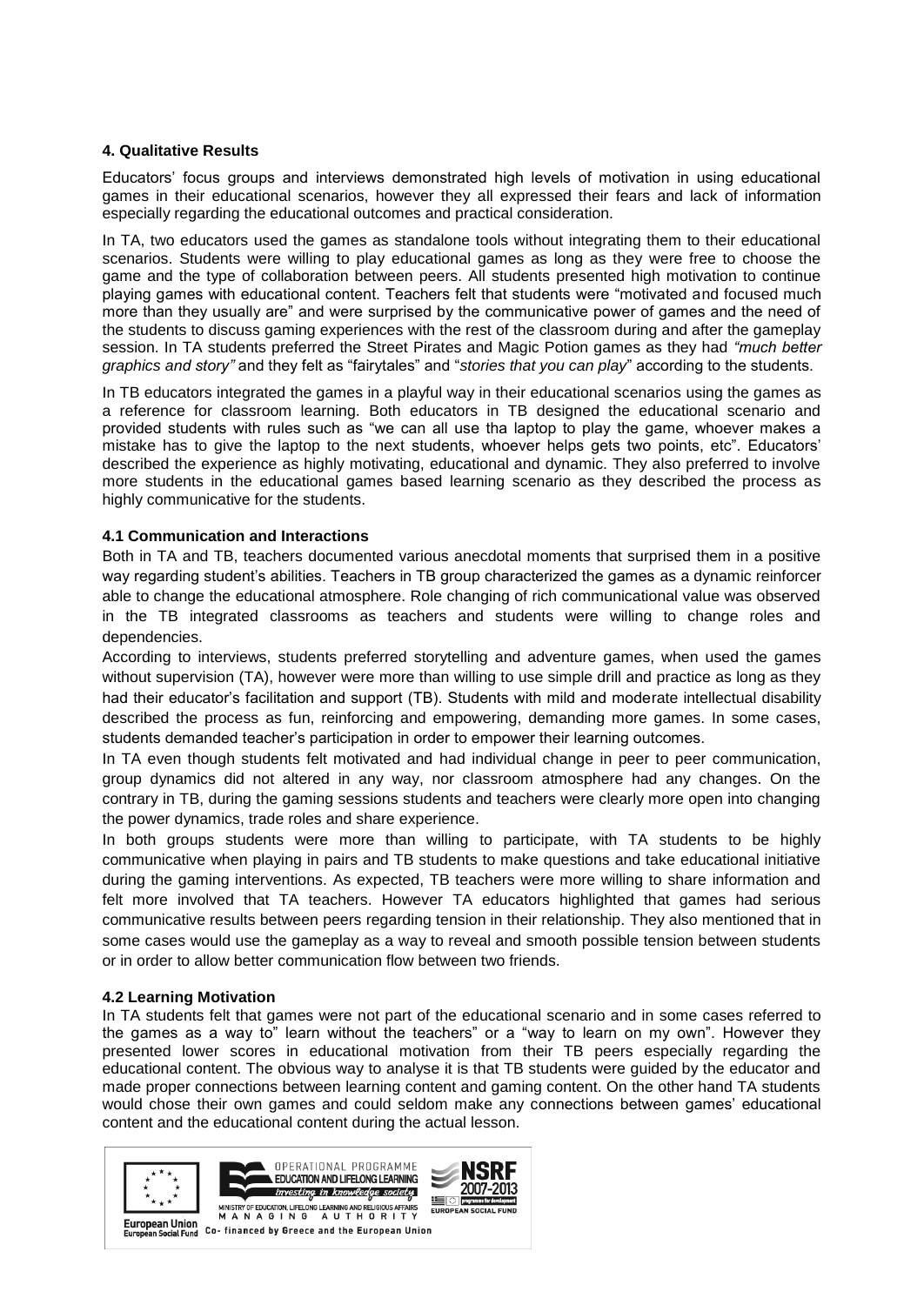In TB, students realized that games were part of the educational process and requested further learning content or even changes in the educational strategy in order to "learn in a better way" or "understand better" or "remember easily" as they stated.

In TB students used the route learning game as a motivator as well as an opportunity to discuss and share experiences, ask travel tips and discuss issues of autonomy and self-assessment. Students described that they felt "empowered" using games that involved "doing things on my own, and decide how to do it" and self-assessment and educators revealed their surprise regarding students abilities and motivation.

In both groups and according to their verbal prompts, questions and discussions, students increased their personal interest towards travel abilities, route design and travel training, discussing safety issues with their peers, educators and family. In group TB students were more able to understand that route learning games had a connection with real life issues as this connection, was supported by their teacher during the playful sessions.

## **4.3. From gameplay to game design**

During the observations and interviews of TA and TB students it became clear to the researchers that TA students requested to change the game content as it did not suit their needs or abilities. In TB classroom, educators would make sure to facilitate the gaming experience in a proper way so as to fit their students' abilities and their own educational scenarios.

During the fourth month, TA students although less motivated to connect learning and gaming, requested to design their own games and actually requested to work with the rest of the classroom. When TB students were asked during interviews, seemed eager to participate in game design workshops but had no opinion on the way they could do it, the possible content or the number of the group. They felt less competent than their TA peers, but were more than willing to participate and create content.

In the last two months of the research, students would form a large group by active TA and TB students, who decided to form sub groups and design a location based game. This co-creative process was facilitated by researchers as part of the initial study and included design of analogue and digital assets, using drawings and then digitalizing them, location based games design and forming of a playful narrative. As Bowen describes, "the most engaging work allows for creativity, sparks curiosity, provides an opportunity to work with others, and produces a feeling of success" (2003).



**Figure 2**: Co-design Workshop, creating physical game assets

During these co-design gaming workshops, students played different tablet and mobile games and a location based game using ARIS (Gagnon, 2012). They first designed low-fidelity prototypes and then started working on different interactive narratives. Students were eager to participate at the gaming sessions and although initially in doubts regarding their abilities, were highly communicative and

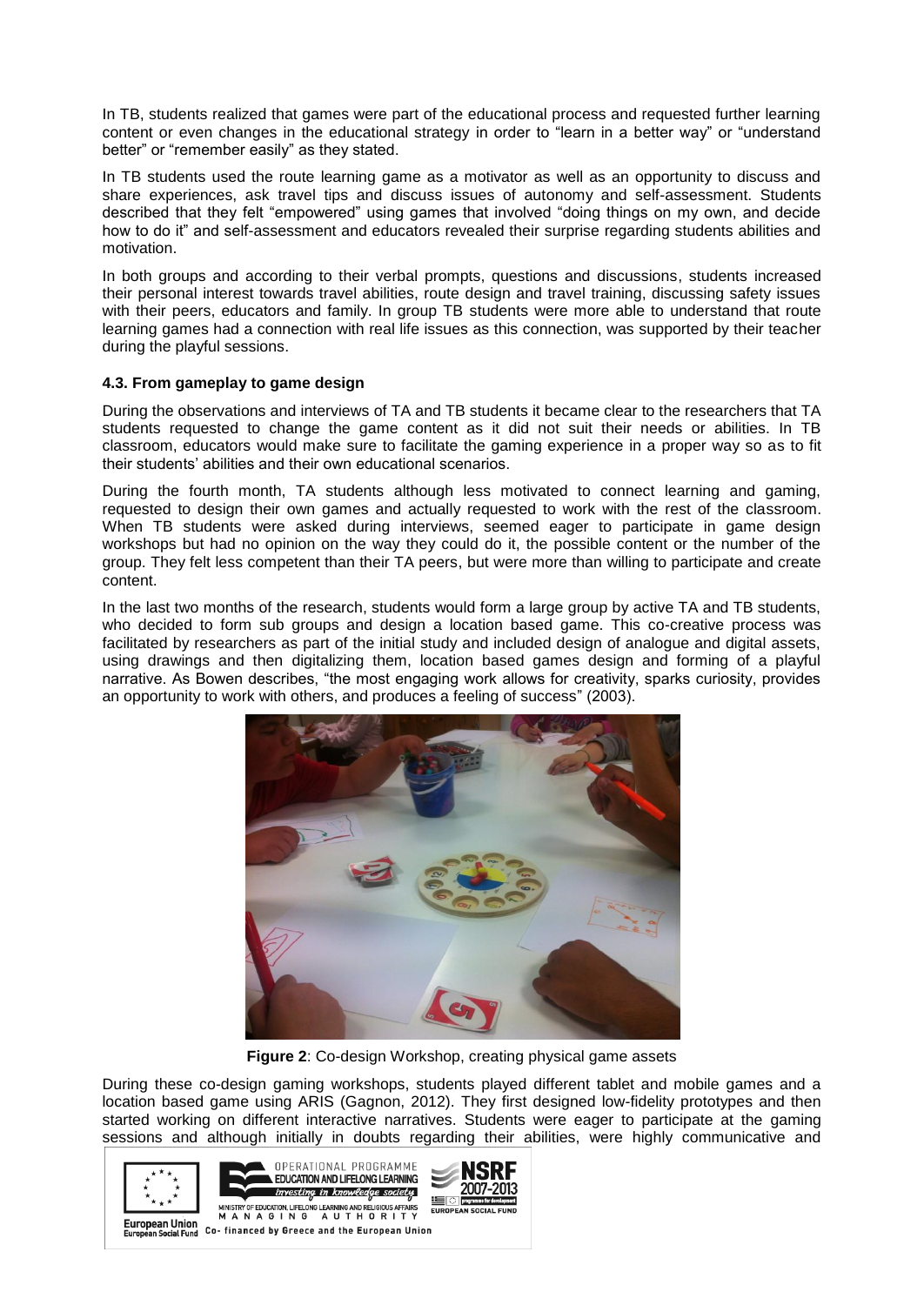requested to see the creative platform, "in order to understand how they can create games". Students were excited to contribute and in many occasions were eager to be in the workshop earlier than the scheduled time. Students during interview stated that "*I was not sure I could make it, but I wanted to learn how to design games. I need help but now I know how I ask for assistance".* Students stated that *"it is something we design together and we can say how we want it to be […]. Other students will play and learn as we learnt. It is fun as it is important".* Students designed mini games in ARIS and had the time to playtest their games. In the following year these game design workshops will continue as more students want to be involved in the development process and the finalization of their playful creations.



**Figure 3:** Students playtest their location based game using mobile devices.

# **5. Conclusion and Future Studies**

This initial analyses of this empirical data, documents a strong dynamic of games in special education classrooms both as a communicative and as motivational tool. In both groups, teachers and students seemed eager to use games and in both cases valued the playful integration of the educational scenario with the serious games. Students presented willpower to further their gameplay session as well as their knowledge regarding gameplay content. Students also demonstrated positive change in their self motivation regarding educational content. In some cases, students requested alterations in the educational content or in the involvement of their educator in order to observe the positive change, reinforce the educational result and praise them.

However, only in our second group, games were used as a tool that changed the educational atmosphere, allowing change of roles and re-enforced communication between students and teachers. Educators and especially TB educators, characterized the sessions as informative, empowering and able to reveal potentials, while supporting creativity, communication and motivation at students with mild and moderate intellectual disability. According to educators of the TB groups, both emotion, memory and logic were demonstrated during and after the game sessions. The will of TA students to design their own games went beyond the scopes of this research, allowing the formation of a group of cooperative game design.

In TA teachers were surprised by the initiatives of the students and their ability to organize their own skills, while in TB, teachers highlighted the transformational dynamic of digital games in special educational setting, requesting further games and game development tools. In both groups students documented changes in their drive to learn and participate, but in a different way. Both groups also revealed the practical application to Newmann's (1992) finding that "students who are engaged are involved in their own learning", since in both groups, students made many comments regarding their learning abilities and in many cased proposed changes in order to learn in a better and efficient way.

Especially regarding the game design workshops, even though they requested them, students felt reluctant to take initiatives at first, considering their limitations. However soon this feeling gave its place



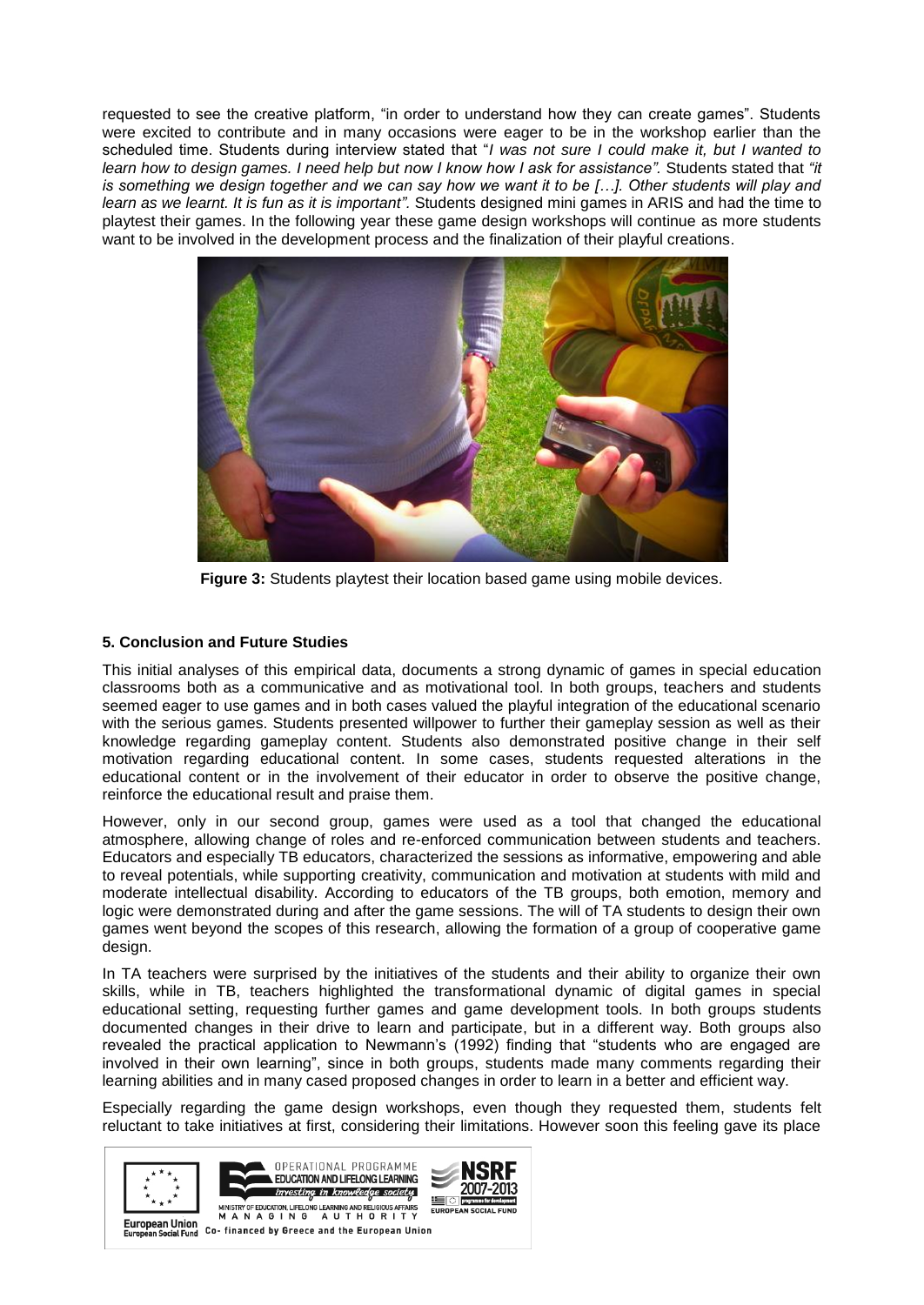to a sense of empowerment that lead students to focus on their abilities and further their personal development. The process was described as creative and empowering and students felt motivated to participate and cooperate. During the entire process, students transformed from low-initiative consumers of educational instructions, into creators of playful educational content.

Following these results we will further analyze the data trying to observe different relations between parameters regarding learning outcomes, intrinsic motivation and self-determination especially regarding communication and soft skills. We will also continue the location based game design sessions as part of Code RED project, in order to observe and analyse the possible dynamics of game design co-operative methodology.

# **6. Limitations**

There are study limitations to be considered when reviewing the preceding themes. The study was limited by a small sample size. The district's small sample size, limited ethnically diversity and the geographic region may have influenced the results of the study. One of the main fears when gathering qualitative data was the limited verbal communication between peers, however the amount of sessions was enough to gather valuable interactions and achieve saturation in our findings, regarding students' experience. Even though the study had many parameters and a relatively small sample, the number of interactions was high and the triangulation in different phases (data gathering and data analyses) increases the credibility and validity of the results. However, this methodology should be tested again in different groups of students and educators in order to compare results and test its validity.

## **Acknowledgements**

This research has been co-financed by the European Union (European Social Fund – ESF) and Greek national funds through the Operational Program "Education and Lifelong Learning" of the National Strategic Reference Framework (NSRF) - Research Funding Program: Heracleitus II. Investing in knowledge society through the European Social Fund. It has been also fo-financed by Code RED project (UK/13/LLP-LdV/TOI-678) under the Lifelong Learning program, sub-programme Leonardo Da Vinci, TOI. We would like to express our gratitude to all the educators and students that have given us their valuable time and creative assistance. We would also like to explicitly acknowledge the support of the scientific committee of the involved SEN schools for their interest, support and meaningful discussions.



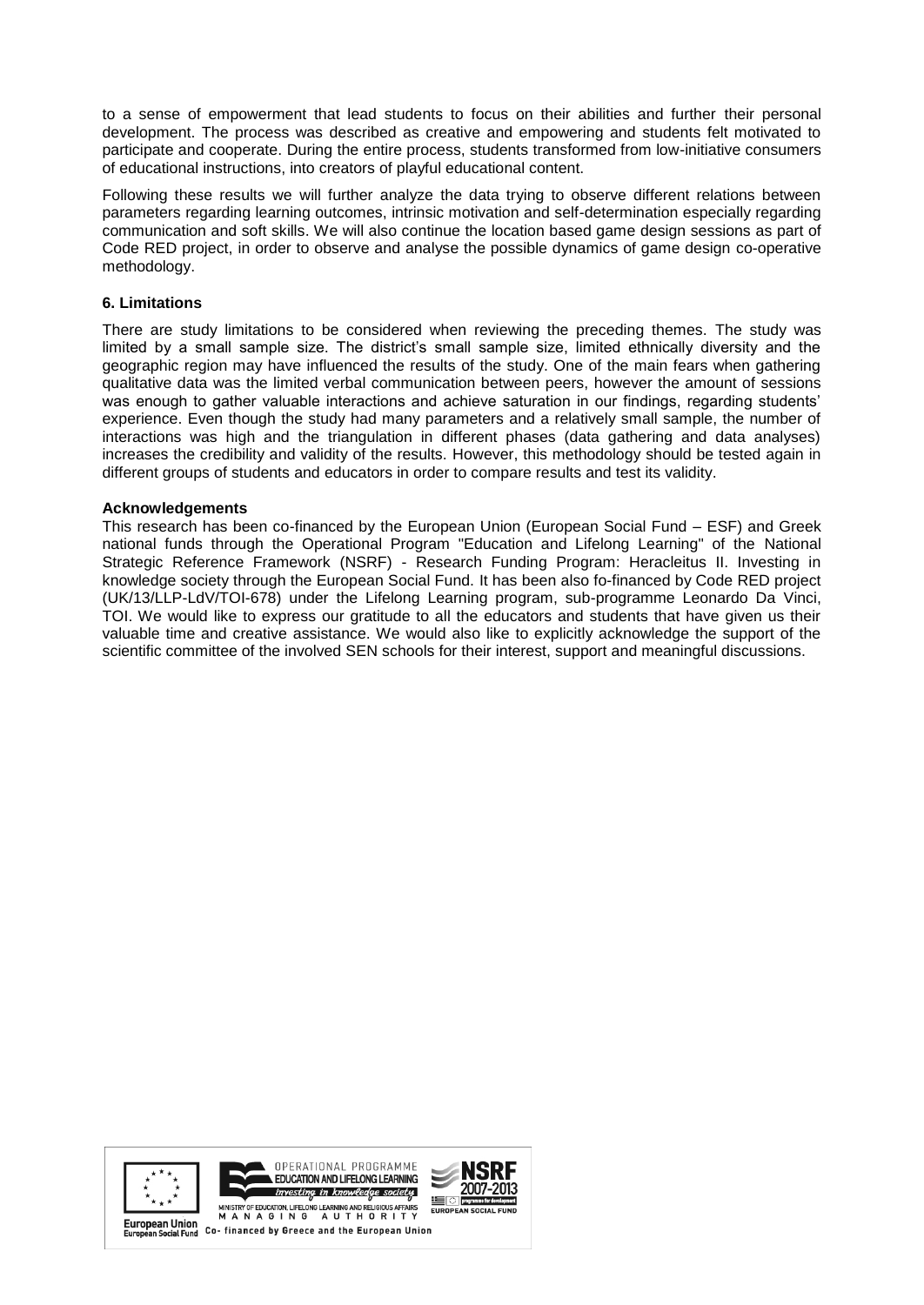#### **References**

- Bennett-Gates D. & Zigler E. (1999) Effectance motivation and the performance of individuals with mental retardation. In: Personality Development in Individuals with Mental Retardation (eds E. Zigler & D. Bennett-Gates), pp. 145-164. Cambridge, University Press, Cambridge
- Bertolo, M. & Mariani, I. (2013) Meaningful play: learning, best practices, reflections through games, in Mitgutsch K., Huber S., Wagner M., Wimmer J. & Rosenstingl, H. (Ed.) (2013): Context Matters! Exploring and Reframing Games in Context. Proceedings of the Vienna Games Conference 2013. New Academic Press, Vienna
- Bowen, E. R. (2003). Student Engagement and Its Relation to Quality Work Design: A Review of the Literature. Action Research Exchange, 2(1).
- Brown, D.J, Standen, P.J, Evett, L, Battersby, S. and Shopland N. (2008) Can Serious Games Improve Memory Skills in People with ID?, Journal of Intellectual Disability Research. Vol. 52, Parts 8&9, p.678. August 2008. ISSN 0964-2633.
- Brown, D.J., Ley, J., Evett, L. and Standen, P.J. (2011) 'Can participating in games based learning improve mathematic skills in students with intellectual disabilities?' IEEE 1st International Conference on Serious Games and Applications for Health (seGAH), pp.1-9. ISBN 978-1-4673-0433-7. 10.1109/SeGAH.2011.6165461
- Emery, D. W., & Vandenberg, B. (2010). Special education teacher burnout and ACT. International Journal of Special Education, 25(3), 119-131. Retrieved from ERIC database.
- Flanagan, M. (2009). Critical play: Radical game design. Cambridge: Mit Press.
- Gagnon D., J.,(2012). ARIS: An open source platform for developing mobile learning experiences". University of Wisconsin – Madison. Available at http://arisgames.org/wpcontent/uploads/2011/04/ARIS-Gagnon-MS-Project.pdf
- Gee, J. P. (2003). What video games have to teach us about learning and literacy. New York: Palgrave
- Gilmore, Linda & Cuskelly, Monica (2009) A longitudinal study of motivation and competence in children with Down syndrome : early childhood to early adolescence. Journal of Intellectual Disability Research, 53(5), pp. 484-492..
- Habgood, M.P.J., Ainsworth, S.E. & Benford, S. (2005). Endogenous fantasy and learning in digital games. Simulation & Gaming, 36(4), 483 -498.
- Juul, J. (2010). A casual revolution: Reinventing video games and their players. Cambridge: Mit Press.
- Kunnen, E. S., & Steenbeek, H. W. (1999). Differences in problems of motivation in different special groups. Child: Care, Health and Development, 25(6), 429–446.
- Lepper, M. R., & Malone, T. W. (1987). Intrinsic motivation and instructional effectiveness in computerbased education. In R. E. Snow & M. J. Farr (Eds.), Aptitude, Learning and Instruction: III. Conative and affective process analyses (pp. 255-286). Hilsdale, NJ: Erlbaum.
- Malone, T.W., (1981). Toward a theory of intrinsically motivating instruction. Cognitive Science, 5(4), 333-369.
- Marsh, H. W., Papaioannou, A., & Theodorakis, Y. (2006). Causal ordering of physical self-concept and exercise behavior: Reciprocal effects model and the influence of physical education teachers. Health Psychology, 25(3), 316–328.
- Newmann, F. M. (1992). Student engagement and achievement in American secondary schools. New York, USA: Teachers College Press.
- Ruggiero, D. (2013). Video games in the classroom: The teacher point of view. Paper presented at the Games for Learning workshop of the Foundations of Digital Games conference, Chania, Greece.
- Ruskin E.M., Mundy P., Kasari C. & Sigman M. (1994) Object mastery motivation of children with Down syndrome. American Journal on Mental Retardation 98, 499
- Ryan, R. M., & Deci, E. L. (2000). Self-determination theory and the facilitation of intrinsic motivation, social development, and well-being. American Psychologist, 55, 68-78.
- Salen, K. (2008). The ecology of games: Connecting youth, games, and learning. Cambridge: Mit Press, pp. 21-40.
- Saridaki, M., Gouscos, D. and Meimaris, M. (2009). Digital Games-Based Learning for Students with Intellectual Disability. In Mark Stansfield, Liz Boyle, Thomas Connolly. (Eds),Game-Based Learning